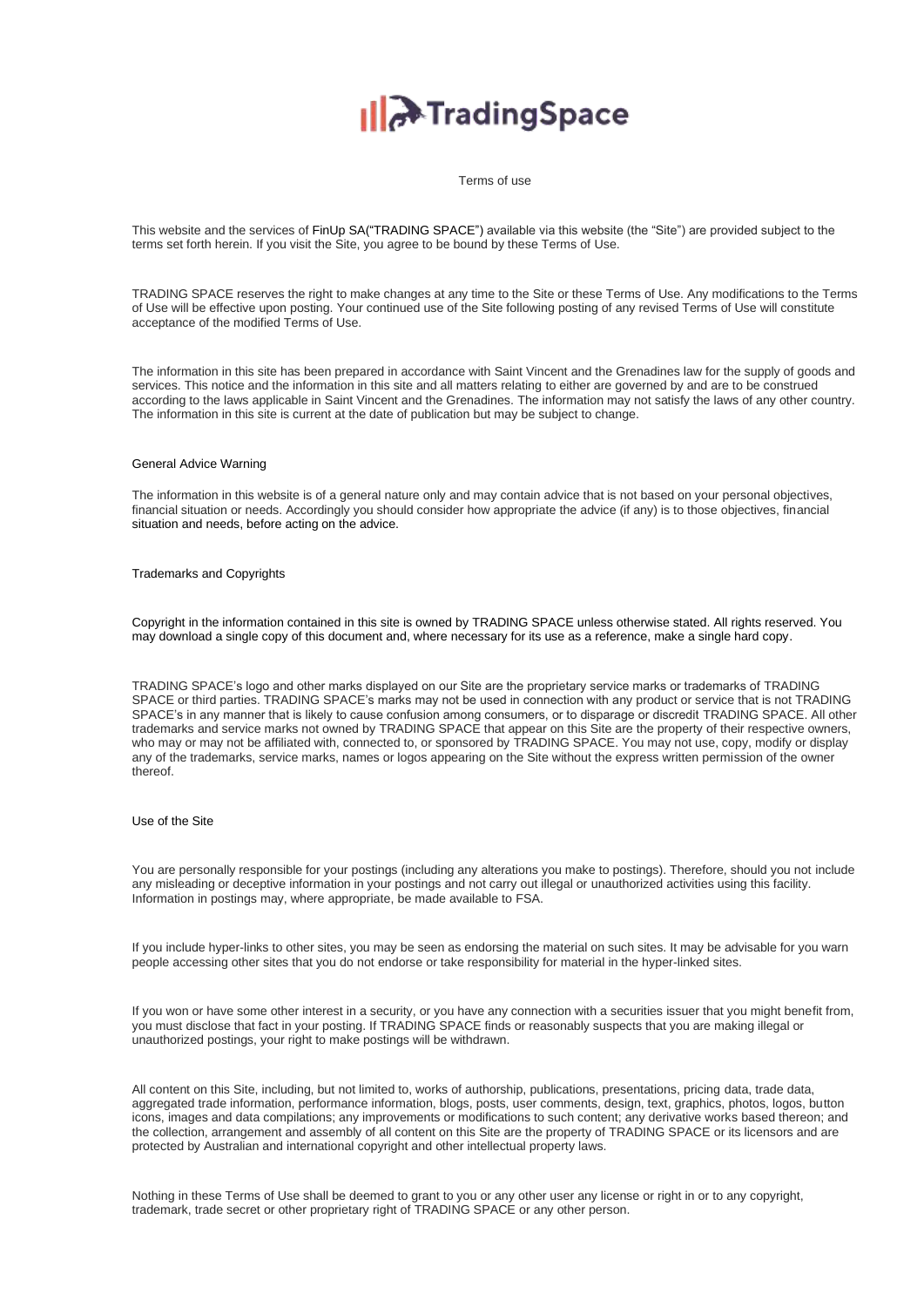The Site may include information regarding TRADING SPACE and its services, financial trading information, pricing data, trade data, aggregated trade information, performance information, blogs, posts, chat rooms, user comments, publications and presentations proprietary to TRADING SPACE, and links to third party websites. You may download, view, copy and print information, materials and any other aspect of this Site to which you are provided access (i) solely for your personal, informational purposes; and (ii) provided that neither the materials, nor any proprietary notices or disclaimers therein, are modified or altered.

You agree you will not interfere, in any way, with others' use of or access to the Site and will not attempt to gain unauthorized access to the account or computer system of any other Site user. You further agree not to take any other action in connection with your use of the Site which violates any treaty, law or regulation and to fully comply with all applicable treaties, laws and regulations in your use of the Site.

You agree to access the Site through a web browser, and specifically agree not to use any third party applications to access the Site or any other page of the Site. You further agree that you will not use any robot, spider or other automatic device, manual process or application or data mining or extraction tool to access, monitor, copy or use the Site. You agree not to take any other action that imposes an unreasonable or disproportionately large load on the Site.

Except as expressly provided herein, you may not use, download, upload, reproduce, copy, duplicate, print, display, perform, republish, sell, license, post, transmit, disseminate, redeliver using "framing technology," otherwise distribute, or commercially exploit in any way, the Site or any portion thereof or any information or content on the Site, without the prior written permission of TRADING SPACE.

## Unauthorized Use of the Site

TRADING SPACE reserves the right to investigate and take legal action against any illegal and/or unauthorized use of the Site, including but not limited to: unauthorized access to the Site through a third party application, robot, spider, automated device, or data mining or extraction tool or other unauthorized means; interference with the Site; any action that imposes an unreasonable load on the Site; or any link to any page of the Site other than the home page. TRADING SPACE's decision not to pursue legal action for any violation of the Terms of Use shall not be construed as a waiver of the Terms of Use or TRADING SPACE's legal rights.

## Access Method

You acknowledge you are fully responsible for all activities that occur through the use of any password, user ID or other access methods (each, an "Access Method") you may be granted as a registered user of TRADING SPACE, whether or not such use is authorized by you. You agree not to access or attempt to access any password-protected portions of the Site without an authorized Access Method or through any means other than by utilizing your authorized Access Method on the appropriate web page or web tools. It is your sole responsibility to monitor and control use of these Access Methods for all purposes. You accept all responsibility for the security of your Access Method, and utilization of the Site via the Access Methods. You agree that you shall be solely liable for all authorized and unauthorized access using the Access Methods. Do not disclose your Access Methods to anyone not authorized to act on your behalf. TRADING SPACE cannot and will not be liable for any loss or damage arising from your failure to comply with this Section.

## Accuracy and Integrity of Information

Although TRADING SPACE attempts to ensure the integrity and accurateness of the Site, it makes no guarantees whatsoever as to the correctness or accuracy of the Site. It is possible that the Site could include typographical errors, inaccuracies or other errors, and that unauthorized additions, deletions and alterations could be made to the Site by third parties. In the event that an inaccuracy arises, please inform TRADING SPACE so that it can be corrected. Information contained on the Site may be changed or updated without notice.

#### No Investment Recommendations or Financial Advice Provided

No aspect of the Site is intended to provide, or should be construed as providing, any investment, tax or other financial related advice of any kind. You should not consider any content on the Site to be a substitute for professional financial advice. If you choose to engage in transactions based on content on the website, then such decision and transactions and any consequences flowing therefrom are your sole responsibility. TRADING SPACE does not provide investment advice directly, indirectly, implicitly, or in any manner whatsoever. You should use any information gathered from here only as a starting point for your own independent research.

The Site should be used for informational purposes only. TRADING SPACE, and its employees and agents are not investment advisers. If you make investment decisions in reliance on information you receive in connection with the Site, you do so at your own risk and TRADING SPACE, its employees, and its agents will not be liable for any losses that you may sustain. You should not make any investment decision without first conducting your own research. You are solely and exclusively responsible for determining whether any investment, or strategy, or any other product or service, is appropriate or suitable for you based on your investment objectives and personal and financial situation.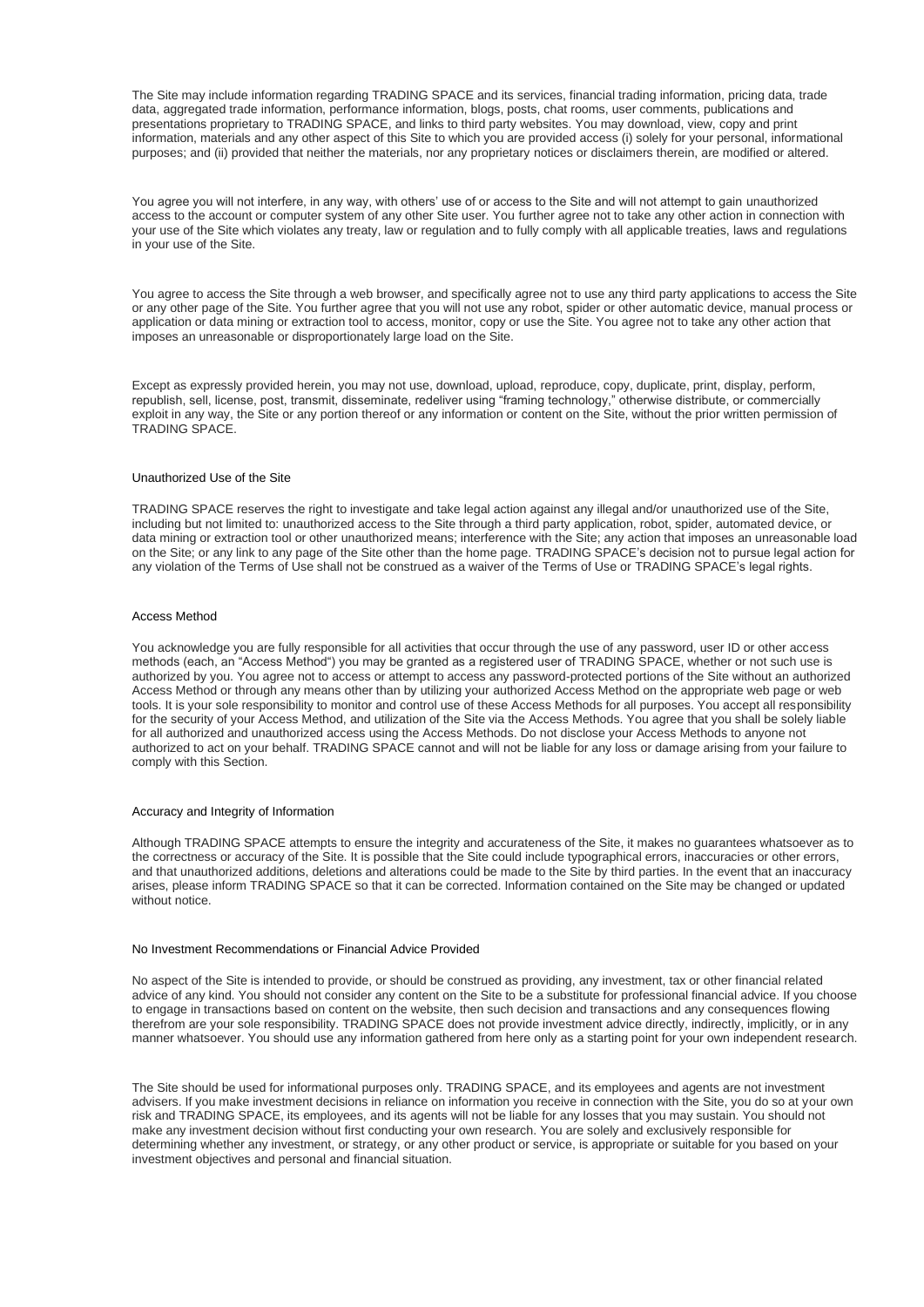Any past performance indicated on this Site is not indicative of future results. Anyone investing should be able and prepared to bear a loss of his or her entire investment.

## Disclaimer of Warranties and Limitation of Liability

YOU EXPRESSLY AGREE THAT YOUR USE OF THE SITE, AND ANY PUBLICATIONS, PRESENTATIONS, FINANCIAL TRADING INFORMATION, PRICING DATA, TRADE DATA, PERFORMANCE INFORMATION, BLOGS, POSTINGS, OR OTHER INFORMATION, CONTENT, SERVICES AND MATERIALS CONTAINED IN, ACCESSED VIA, OR DESCRIBED ON THE SITE, IS AT YOUR OWN RISK, AND THAT ALL SUCH INFORMATION, CONTENT, SERVICES AND MATERIALS ARE PROVIDED ON AN "AS IS" AND "AS AVAILABLE" BASIS. TO THE FULL EXTENT PERMISSIBLE BY APPLICABLE LAW, TRADING SPACEMAKES NO, AND HEREBY DISCLAIMS ALL, REPRESENTATIONS OR WARRANTIES OF ANY KIND, EXPRESS OR IMPLIED, AS TO THE AVAILABILITY, OPERATION AND USE OF THE SITE OR THE INFORMATION, CONTENT, MATERIALS OR SERVICES ON OR ACCESSED VIA THE SITE, INCLUDING BUT NOT LIMITED TO WARRANTIES OF MERCHANTABILITY, FITNESS FOR A PARTICULAR PURPOSE, TITLE, NON-INFRINGEMENT, AND IMPLIED WARRANTIES ARISING FROM COURSE OF DEALING OR COURSE OF PERFORMANCE. NEITHER THE SITE, NOR ANY INFORMATION, CONTENT, MATERIALS, OR SERVICES AVAILABLE VIA THE SITE, CONSTITUTES OR IS INTENDED TO CONSTITUTE, OR SHOULD BE CONSTRUED AS, A SOLICITATION OR ANY OFFER TO BUY AN INTEREST IN ANY SECURITY, INVESTMENT ADVICE OR A RECOMMENDATION OR PROMOTION OF ANY FOREX TRANSACTION, FUTURES CONTRACT, SECURITY OR OTHER FINANCIAL PRODUCT, INVESTMENT MANAGER, OR TRADING OR INVESTMENT STRATEGY. IN ADDITION, TRADING SPACEDOES NOT REPRESENT OR WARRANT THAT THE INFORMATION ACCESSIBLE VIA THE SITE IS ACCURATE, COMPLETE, RELIABLE OR CURRENT, AND IS NOT RESPONSIBLE FOR ANY ERRORS OR OMISSIONS THEREIN OR FOR ANY ADVERSE CONSEQUENCES RESULTING FROM YOUR RELIANCE ON ANY ASPECT OF THE SITE. FURTHER, TRADING SPACE MAKES NO REPRESENTATIONS AND WARRANTIES THAT THE SITE WILL BE UNINTERRUPTED, SECURE, OR FREE OF ERRORS OR VIRUSES, OR OTHER HARMFUL COMPONENTS.

IN NO EVENT SHALL TRADING SPACE OR ITS AFFILIATES, OR THE DIRECTORS, OFFICERS, EMPLOYEES, AGENTS OR REPRESENTATIVES OF TRADING SPACEOR ITS AFFILIATES (THE "TRADING SPACEPARTIES") BE LIABLE TO YOU OR ANY THIRD PARTY FOR DAMAGES OF ANY KIND ARISING OUT OF THE USE OF, ACCESS TO, RELIANCE ON, INABILITY TO USE OR IMPROPER USE OF THE SITE, ANY INFORMATION POSTED ON THE SITE BY ITS USERS, OR ANY OTHER INFORMATION, CONTENT, MATERIALS OR SERVICES AVAILABLE ON THE SITE (INCLUDING, BUT NOT LIMITED TO, ANY DIRECT, INDIRECT, SPECIAL, PUNITIVE, INCIDENTAL OR CONSEQUENTIAL DAMAGES OR DAMAGES FOR LOSS OF PROFITS, GOODWILL OR REVENUE, BUSINESS INTERRUPTION, OR LOSS OF DATA), EVEN IF ADVISED OF THE POSSIBILITY OF SUCH DAMAGES, AND REGARDLESS OF THE FORM OF ACTION, WHETHER IN CONTRACT, TORT, OR OTHERWISE. CERTAIN STATE LAWS DO NOT PERMIT LIMITATIONS ON IMPLIED WARRANTIES OR THE EXCLUSION OR LIMITATION OF CERTAIN TYPES OF DAMAGES, AND THUS SOME OR ALL OF THE DISCLAIMERS, EXCLUSIONS OR LIMITATIONS ABOVE MAY NOT APPLY TO YOU.

#### Indemnification

You agree to indemnify and hold the TRADING SPACE Parties harmless from and against any and all damages, liabilities, actions, causes of action, suits, claims, demands, losses, costs and expenses (including without limitation reasonable attorneys' fees, disbursements and court costs) arising from or in connection with (i) use of the Site or any content, information, materials or services contained, displayed or available therein by you or any other person accessing the Site under any Access Method assigned to you; (ii) your violation of these Terms of Use; (iii) any Submissions provided by you to TRADING SPACE; or (iv) your violation of any rights of any third party.

## Modification or Discontinuance of the Site by TRADING SPACE

At any time, without notice to you, and for any or no reason, TRADING SPACE may modify or discontinue the Site. TRADING SPACE shall in no way be held liable for any consequence which results from TRADING SPACE's decision to modify or discontinue providing the Site.

## Denial of Access

TRADING SPACE may prohibit you from using or accessing the Site for any or no reason, at any time, in its sole discretion, without notice to you, or exercise any other remedy available and remove any user information, if TRADING SPACE believes that the information you provide has violated or is inconsistent with these Terms of Use, or violates the rights of TRADING SPACE, or any third party, or violates the law.

#### Governing Law

The laws of the Saint Vincent and the Grenadines will govern these Terms of Use, without giving effect to any principles of conflicts of laws. You agree that any action arising out of the Terms of Use or your use of the Site shall be brought in state or federal court in Saint Vincent and the Grenadines, and you consent to the jurisdiction of such courts.

#### **Miscellaneous**